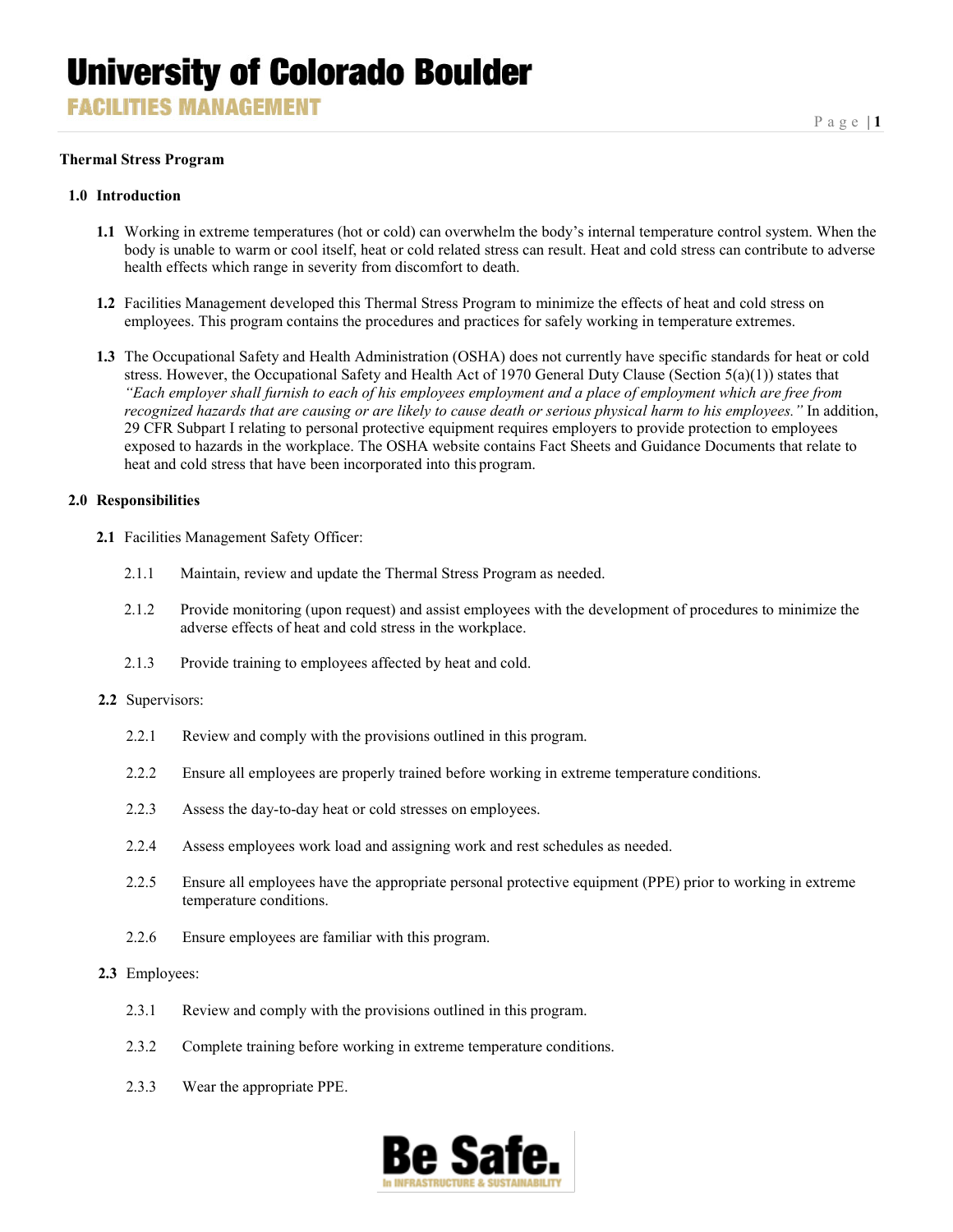## **University of Colorado Boulder FACILITIES MANAGEMENT**

2.3.4 Report heat and cold stress concerns to their supervisor.

### **3.0 Heat Related Illnesses; Signs, Treatment and Prevention**

- **3.1** While working in hot weather conditions, the human body may not be able to maintain a normal temperature just by sweating. If this happens, heat-related illnesses may occur. The most common health problems caused by hot work environments include:
	- 3.1.1 **Heat stroke** This is the most serious heat related effect. Heat stroke occurs when the body temperature increases above 1040 F. Signs and symptoms of heat stroke are confusion, loss of consciousness and lack of perspiration. This condition must be treated as a medical emergency and the employee must receive immediate medical attention.
	- 3.1.2 **Heat exhaustion** Signs and symptoms of heat exhaustion include headache, nausea, dizziness, weakness, irritability, confusion, thirst, heavy perspiration and a body temperature greater than 100.4<sup>0</sup>F. Employees experiencing heat exhaustion should be moved to a cool area, given fluids to drink and given cold compresses for their head, face and neck. Employees should also be taken to a clinic or emergency room to be monitored by medical personnel.
	- 3.1.3 **Heat cramps** Signs and symptoms of heat cramps include muscle pains usually caused by the loss of body salts/fluids. Employees should replace fluid loss by drinking water and/or carbohydrate-electrolyte replacement liquids (e.g. Gatorade) every 15 to 20 minutes.
	- 3.1.4 **Heat rash** Heat rash is caused by excessive perspiration and looks like a red cluster of pimples or small blisters. Heat rash usually appears on the neck, upper chest, in the groin, under the breasts and in elbow creases. Treatment for heat rash is to provide a cooler, less humid environment.
	- 3.1.5 **Dehydration** Dehydration is a major factor in most heat disorders. Signs and symptoms of dehydration include increasing thirst, dry mouth, weakness or light-headedness (particularly if worse upon standing), and a darkening of the urine or a decrease in urination. Dehydration can be reversed or put back in balance by drinking fluids that contain electrolytes (i.e. Gatorade) that are lost during work related activities. Avoid caffeinated drinks.
- **3.2** While heat related illness are dangerous and potentially life threating, they can beprevented. Prevention methods include:
	- 3.2.1 **Acclimation** Acclimation is a process by which the physical processes of an employee's body adjusts to the environment over a period of time. Based on data obtained from OSHA, this process usually takes five to seven days. This process could take up to three weeks depending on the individual and their work environment. According to the American Industrial Hygiene Association (AIHA), the process requires a consistent work level for at least two hours each day during the acclimation period in order for an employee to become acclimatized. Mere exposure to heat does not confer acclimatization, nor does acclimatization at one heat stress level confer resistance to heat stress at a higher temperature or more vigorous work load.
		- 3.2.1.1 Employees who are not adequately acclimatized to the heat may experience temporary heat fatigue resulting in a decline in performance, coordination or alertness. They may also become irritable or depressed. This can be prevented through gradual adjustment to the hot environment. People in good physical condition tend to acclimatize better because their cardiovascular systems respond better.
	- 3.2.2 **Engineering Controls** For employees working indoors, the best way to prevent heat-related illness is to make the work environment cooler. Where and if possible, use air conditioning to cool the work area. Alternatively, increase the general ventilation as much as possible by opening windows or doors. When available, use cooling fans to aid in increasing ventilation.

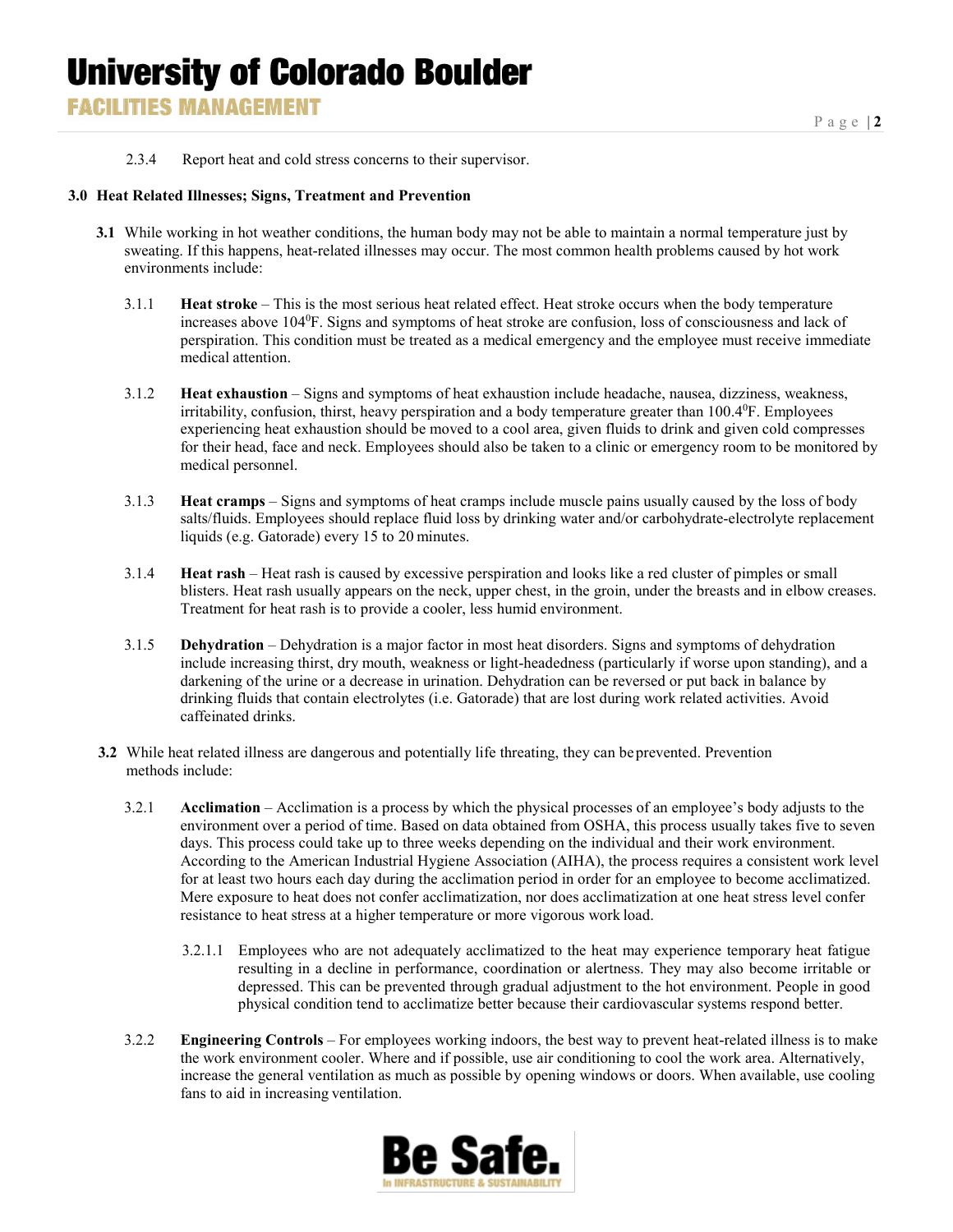- 3.2.3 **Safe Work Practices** For employees working outdoors or working indoors without air conditioning or ventilation, take scheduled breaks in cool areas. Ensure there is plenty of cool water to drink and take water breaks as needed. Immediately report any problems to a supervisor. Supervisors should consider scheduling the hottest work for the coolest part of day, assigning extra employees to high demand tasks, and using work-saving devices (e.g. power tools, hoists or lifting aids) to reduce the body's work load. All employees should watch out for the safety of their coworkers.
- 3.2.4 **Heat Index** The Heat Index is a single numeric value that uses both temperature and humidity to inform the public on how the weather outdoors "feels". The higher the Heat Index, the hotter the weather feels. OSHA has used the Heat Index to assign protective measures for workers as the Heat Index increases. These protective measures may reduce the likelihood of heat related illnesses. The Heat Index and related protective measures are contained in Appendix A.

### **4.0 Cold Related Illnesses and Injuries; Signs, Treatment and Prevention**

- **4.1** During cold weather, an employee's body will use energy to maintain a normal internal body temperature. This will result in a shift of blood flow from employee's extremities (hands, feet and legs) and outer skin to the employee's core (chest and abdomen). If this happens, cold-related illnesses and injuries may occur if exposed to cold conditions for an extended period of time. The most common health problems caused by cold work environments include:
- **4.2 Hypothermia** Hypothermia is a potentially serious health condition. Hypothermia occurs when body heat is lost faster than it can be replaced. When the core body temperature drops to approximately 95°F, the onset of symptoms normally begins. The employee may begin to shiver, lose coordination, have slurred speech, and fumble with items in the hand. The employee's skin will likely be pale and cold. As the body temperature continues to fall these symptoms will worsen and shivering will stop. Once the body temperature falls to around 85°F severe hypothermia will develop and the person may become unconscious, and at 78°F, vital organs may begin to fail.
	- 4.2.1 Treatment depends on the severity of the hypothermia.
	- 4.2.2 For cases of mild hypothermia move to warm area and stay active. Remove wet clothes and replace with dry clothes or blankets, cover the head.
	- 4.2.3 To promote metabolism and assist in raising internal core temperature drink a warm (not hot) sugary drink.
	- 4.2.4 Avoid drinks with caffeine. For more severe cases do all the above, plus contact emergency medical personnel (Call 911 for an ambulance), cover all extremities completely, place very warm objects, such as hot packs or water bottles on the victim's head, neck, chest and groin.
	- 4.2.5 Arms and legs should be warmed last. In cases ofsevere hypothermia, treat the employee very gently and do not apply external heat to re-warm.
- **4.3 Frostbite** Frostbite occurs when the skin actually freezes and loses water. In severe cases, amputation of the frostbitten area may be required. While frostbite usually occurs when the temperatures are 30° F or lower, wind chill factors can allow frostbite to occur in above freezing temperatures. Frostbite typically affects the extremities, particularly the feet and hands. The affected body part will be cold, tingling, stinging or aching followed by numbness. Skin color turns red, then purple, then white, and is cold to the touch. There may be blistersin severe cases.
	- 4.3.1 Do not rub the area to warm it. Wrap the area in a soft cloth, move the employee to a warm area, and contact medical personnel.
	- 4.3.2 Do not leave the employee alone. If help is delayed, immerse in warm (maximum 105 °F), not hot, water.
	- 4.3.3 Do not pour water directly on affected part. If there is a chance that the affected part will get cold again do not

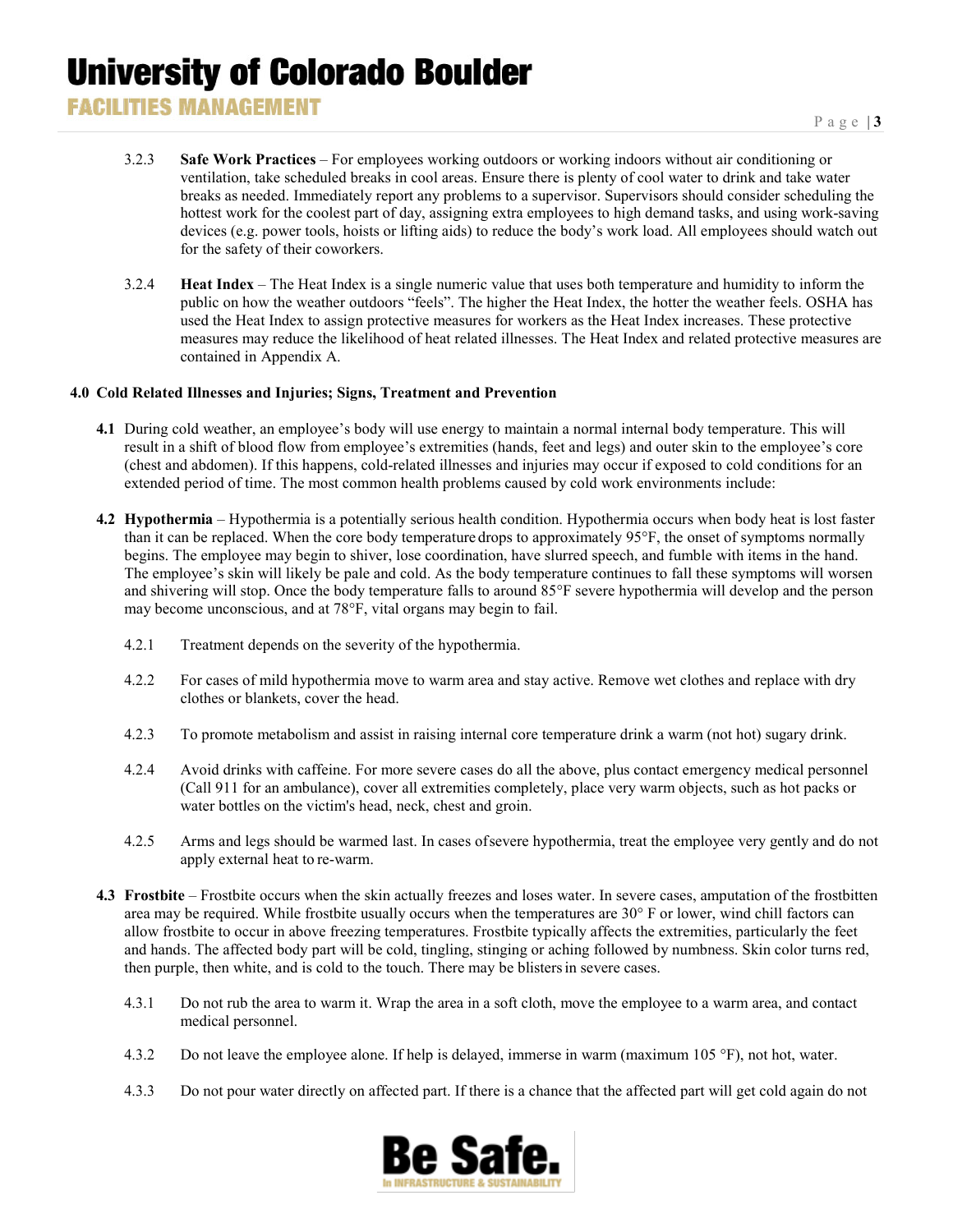### **FACILITIES MANAGEMENT**

warm. Repeated heating and cooling of the skin may cause severe tissue damage.

- **4.4 Trench Foot** Trench Foot is caused by having feet exposed to damp, unsanitary and cold conditions including water at temperatures above freezing for long periods of time. It issimilar to frostbite, but considered less severe. Symptoms usually consist of tingling, itching or burning sensation. Blisters may be present.
	- 4.4.1 For treatment, soak feet in warm water, then wrap with dry cloth bandages.
	- 4.4.2 Drink a warm, sugary drink. Seek medical attention if necessary.
- **4.5 Dehydration** It is easy to become dehydrated during cold weather. Signs of dehydration include increasing thirst, dry mouth, weakness or light-headedness (particularly if worse upon standing), and a darkening of the urine or a decrease in urination. Dehydration can be reversed or put back in balance by drinking fluids that contain electrolytes (i.e. Gatorade) that are lost during work related activities. Avoid caffeinated drinks
- **4.6** Just as with heat related illness, cold related illnesses and injuries are dangerous and potentiallylife threating, however, they can be prevented. Prevention methods include:
	- 4.6.1 **Acclimation** Employees exposed to the cold should be physically fit, without anycirculatory, metabolic, or neurologic diseases that may place them at increased risk for hypothermia. A new employee should not be required to work in the cold full time during the first days of employment until they become adjusted to the working conditions and required protective clothing. New employees should be introduced to the work schedule slowly and be trained accordingly.
	- 4.6.2 **Engineering Controls** For employees working indoors, the best way to prevent cold-related illness is to make the work environment warmer. Where and if possible, use heaters to warm the work area. Alternatively, decrease the general ventilation as much as possible by closing windows or doors.
	- 4.6.3 **Safe Work Practices** For employees working outdoors or working indoors without heat, take scheduled breaks in warm areas. If available, use wind barricades to block the wind from the employees. Ensure there is plenty of water to drink and take water breaks as needed. Immediately report any problems to a supervisor. Supervisors should consider scheduling the most work for the warmest part of day, assigning extra employees to high demand tasks that will require longer periods in cold areas. All employees should watch out for the safety oftheir coworkers.
	- 4.6.4 **Personal Protective Equipment (PPE)** PPE is an important factor in preventing cold stress related illnesses and injuries. Employees should adhere to the following recommendations when dressing for work in a cold environment:
		- 4.6.4.1 Wear at least three layers of clothing; an inner layer of wool, silk or synthetic to wick moisture away from the body; a middle layer of wool or synthetic to provide insulation even when wet; an outer wind and rain protection layer that allows some ventilation to prevent overheating.
		- 4.6.4.2 Wear a hat or hood; up to 40% of body heat can be lost when the head isleft exposed.
		- 4.6.4.3 Wear insulated boots or other footwear.
		- 4.6.4.4 Do not wear tight clothing; loose clothing provides better ventilation.
		- 4.6.4.5 Keep a change of clothing available in case work clothes become wet.
	- 4.6.5 **The Cold Stress Equation** OSHA has incorporated information obtained from the American Conference of Governmental Industrial Hygienists (ACGIH) threshold limit values into theCold Stress Equation. As the

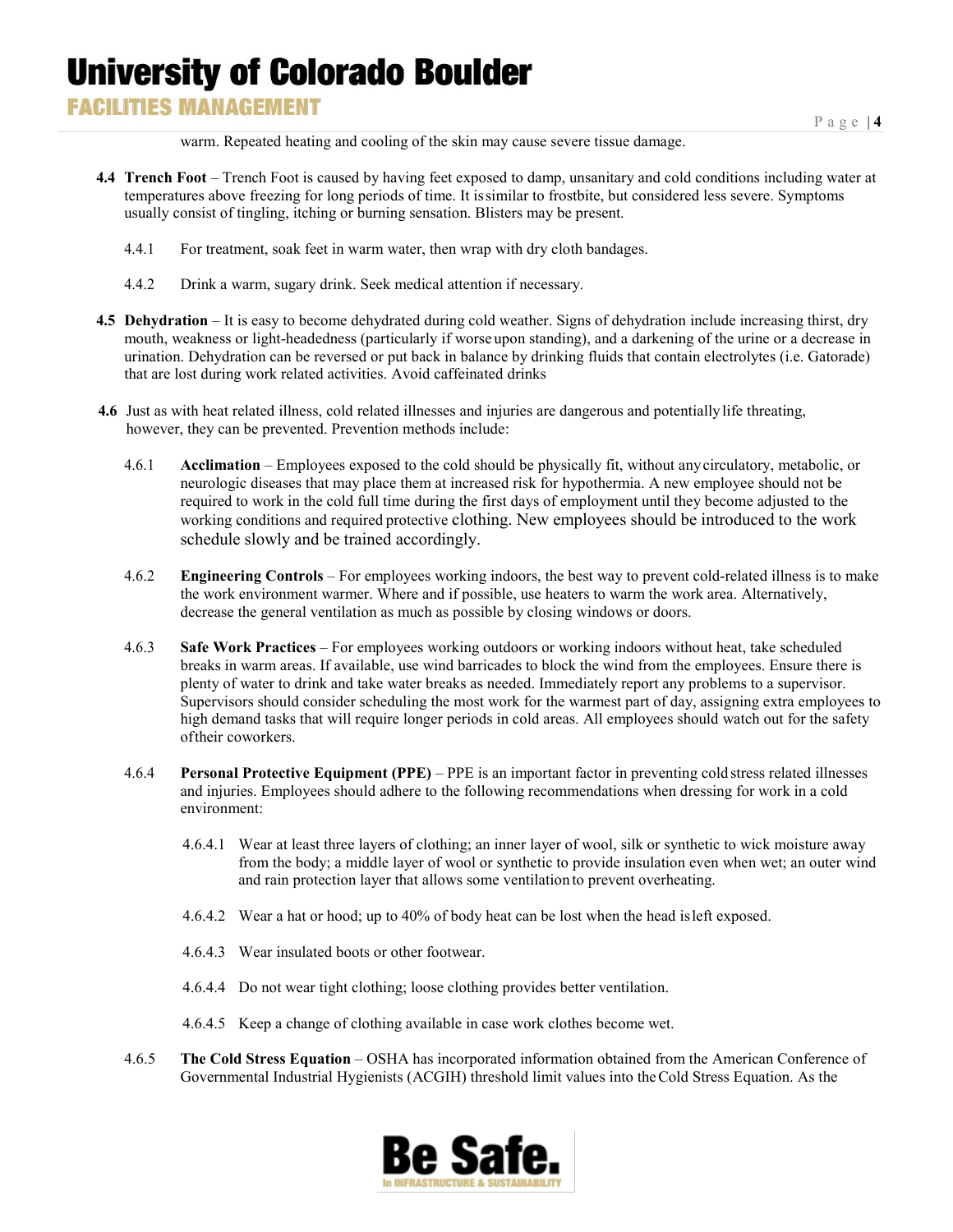## **FACILITIES MANAGEMENT**

Page | **5**

temperature decreases and/or the wind speed increases, thepotential for cold stress related illnesses and injuries increases. The Cold Stress Equation is contained in Appendix B.

### **5.0 Training**

- **5.1** Supervisors shall ensure all employees have received Thermal Stress training consisting of information presented in Sections 3.0 and 4.0 prior to working in such conditions.
- **5.2** Facilities Management Safety Officer will provide training upon request.

### **6.0 Recordkeeping**

**6.1** All training records should be maintained through the employment tenure through training program.

**Appendix A**

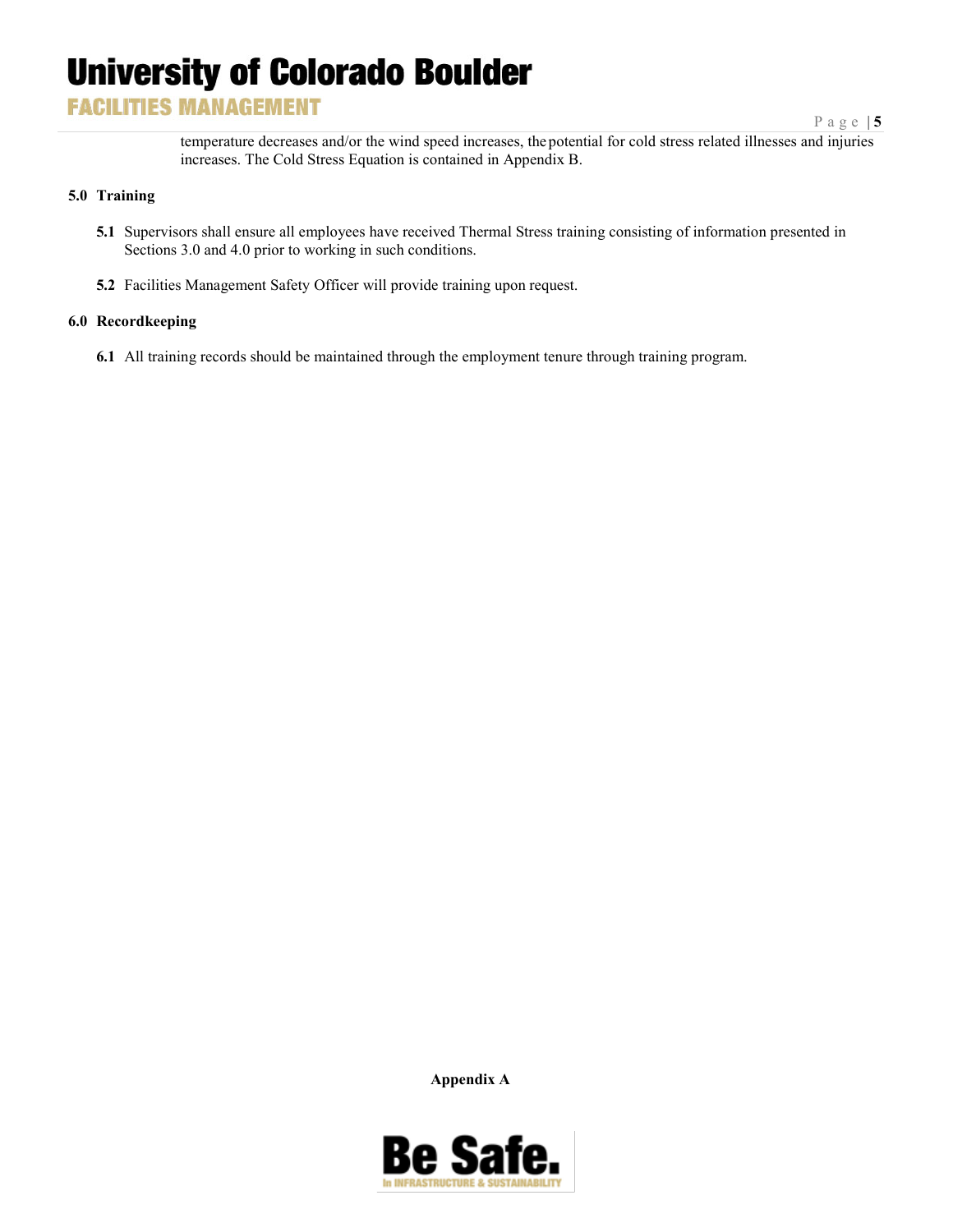**FACILITIES MANAGEMENT** 

### **Heat Index**

The heat index is a simple tool and a useful guide for employers/employees making decisions about protecting employees in hot weather. It does not account for certain conditions that contribute additional risk, such as physical exertion. Consider taking the steps at the next highest risk level to protect employees from the added risks posed by:

- Working in the direct sun (can add up to 15°F to the heat index value)
- Wearing heavy clothing or protective gear

Under most circumstances, fluid intake should not exceed 6 cups per hour or 12 quarts per day. This makes it particularly important to reduce work rates, reschedule work, or enforce work/rest schedules.

The heat index follows on the next two pages.

| Heat Index    | <b>Risk Level</b> | <b>Protective Measures</b>                                                                                                                                                                         |
|---------------|-------------------|----------------------------------------------------------------------------------------------------------------------------------------------------------------------------------------------------|
| $<$ 91°F      | Lower             | · Provide plenty of drinking water                                                                                                                                                                 |
|               | (Caution)         | · Ensure that adequate medical services are available                                                                                                                                              |
|               |                   | · Plan ahead for times when heat index is higher,<br>including worker heat safety training                                                                                                         |
|               |                   | • Encourage workers to wear sunscreen                                                                                                                                                              |
|               |                   | • If workers must wear heavy protective clothing,<br>perform strenuous activity or work in the direct sun,<br>addition precautions are recommended to protect<br>workers from heat related illness |
| 91°F to 103°F | Moderate          | In addition to the steps listed above:                                                                                                                                                             |
|               |                   | • Remind workers to drink water often (about 4 cups per<br>hour)                                                                                                                                   |
|               |                   | · Review heat related illness topics with workers such as<br>recognition, prevention and first-aid                                                                                                 |
|               |                   | · Schedule frequent breaks in cool, shaded areas                                                                                                                                                   |
|               |                   | • Acclimatize workers                                                                                                                                                                              |
|               |                   | · Set up a buddy system and instruct workers and<br>supervisors to watch for signs of heat related illnesses                                                                                       |
|               |                   | · Schedule strenuous activities at a time when the heat<br>index is lower                                                                                                                          |
|               |                   | · Develop work rest schedules                                                                                                                                                                      |
|               |                   | · Monitor workers closely                                                                                                                                                                          |
|               |                   | · If workers must wear heavy protective clothing,<br>perform strenuous activity or work in the direct sun,<br>addition precautions are recommended to protect<br>workers from heat related illness |
| Heat Index    | <b>Risk Level</b> | Protective Measures                                                                                                                                                                                |

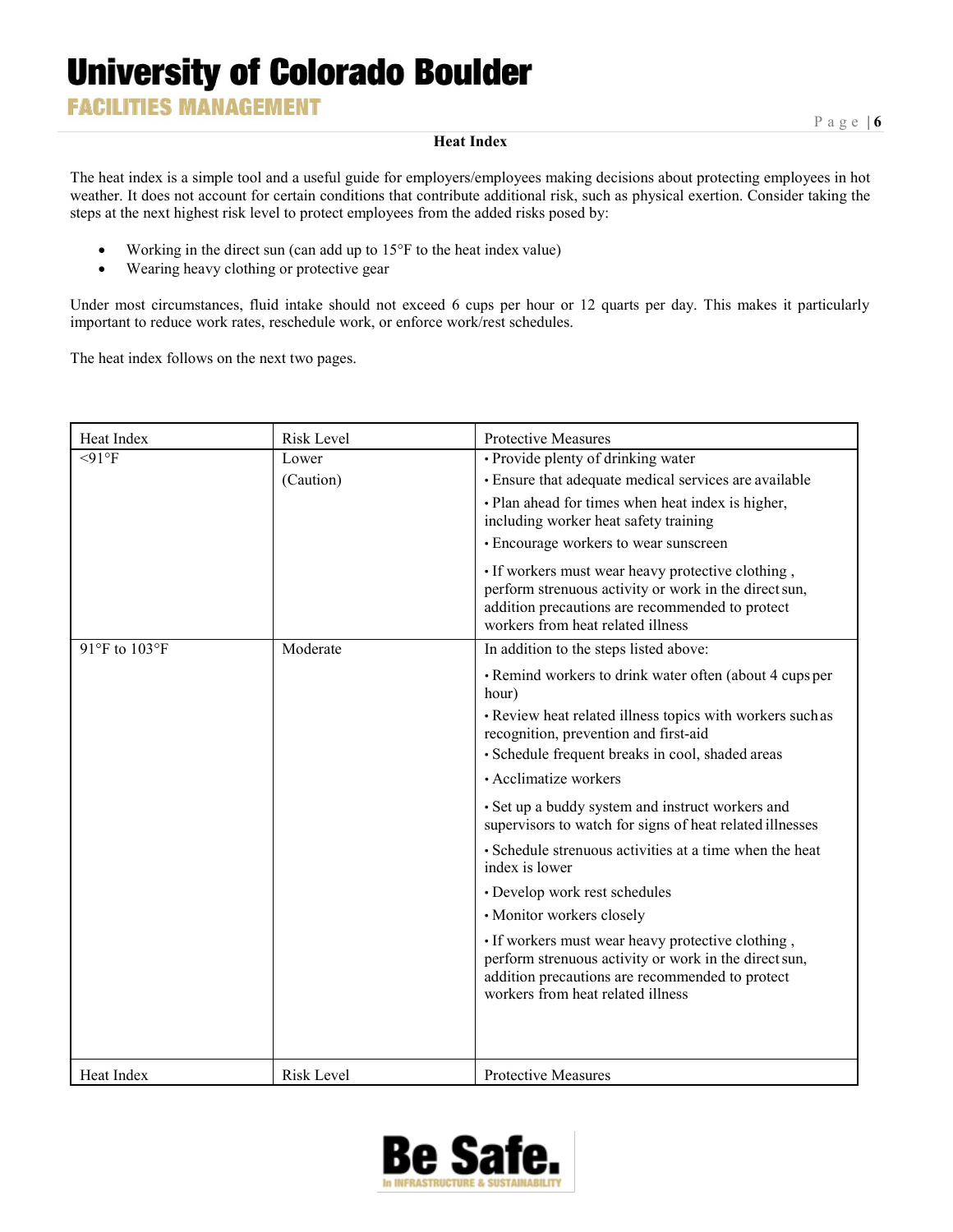**FACILITIES MANAGEMENT** 

| 103°F to 115°F       | High                 | In addition to the steps listed above:                                                                                                                                                                                 |
|----------------------|----------------------|------------------------------------------------------------------------------------------------------------------------------------------------------------------------------------------------------------------------|
|                      |                      | • Alert workers of high risk conditions                                                                                                                                                                                |
|                      |                      | • Actively encourage workers to drink plenty of water<br>(about 4 cups per hour)                                                                                                                                       |
|                      |                      | • Limit physical exertion                                                                                                                                                                                              |
|                      |                      | • have a knowledgeable person at the work site who is<br>well informed about heat related illness and able to<br>determine appropriate work/rest schedules                                                             |
|                      |                      | · Establish and enforce work/rest schedules                                                                                                                                                                            |
|                      |                      | • Adjust work activities (e.g. reschedule work, pace/rotate<br>jobs)                                                                                                                                                   |
|                      |                      | • Use cooling techniques                                                                                                                                                                                               |
|                      |                      | • Watch/communicate with workers at all times                                                                                                                                                                          |
|                      |                      | • When possible, reschedule activities to a time when the<br>heat index is lower                                                                                                                                       |
| $115$ <sup>o</sup> F | Very High to Extreme | If essential work must be done, in addition to the steps<br>listed above:                                                                                                                                              |
|                      |                      | • Alert workers of extreme heat hazards                                                                                                                                                                                |
|                      |                      | · Establish water drinking schedule (about 4 cups per<br>hour)                                                                                                                                                         |
|                      |                      | • Develop and enforce protective work/rest schedules                                                                                                                                                                   |
|                      |                      | • Conduct physiological monitoring (e.g. pulse,<br>temperature, etc.)                                                                                                                                                  |
|                      |                      | • Stop work if essential control methods are inadequate or<br>unavailable                                                                                                                                              |
|                      |                      | • Reschedule non-essential activities for days with a<br>reduced heat index or to a time when the heat index is<br>lower                                                                                               |
|                      |                      | • Move essential work tasks to the coolest part of the work<br>shift                                                                                                                                                   |
|                      |                      | • Consider earlier start times, split shifts or evening/night<br>shifts                                                                                                                                                |
|                      |                      | • Strenuous work tasks and those requiring the use of<br>heavy or non-breathable clothing or impermeable<br>chemical protective clothing should not be conducted<br>when the heat index is at or above $115^{\circ}$ F |

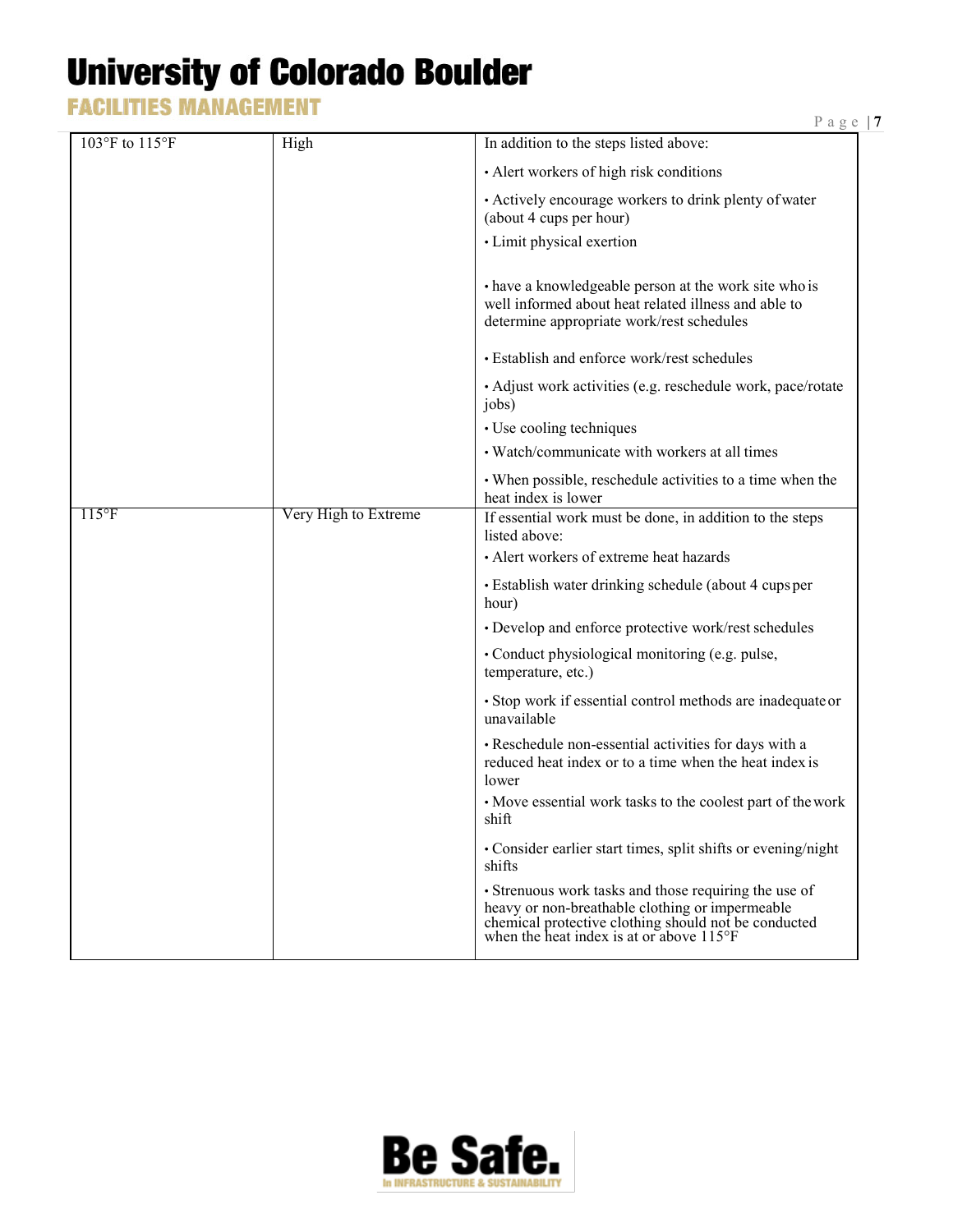**FACILITIES MANAGEMENT** 

Page | **8**

**Appendix B**

**The Cold Stress Equation**